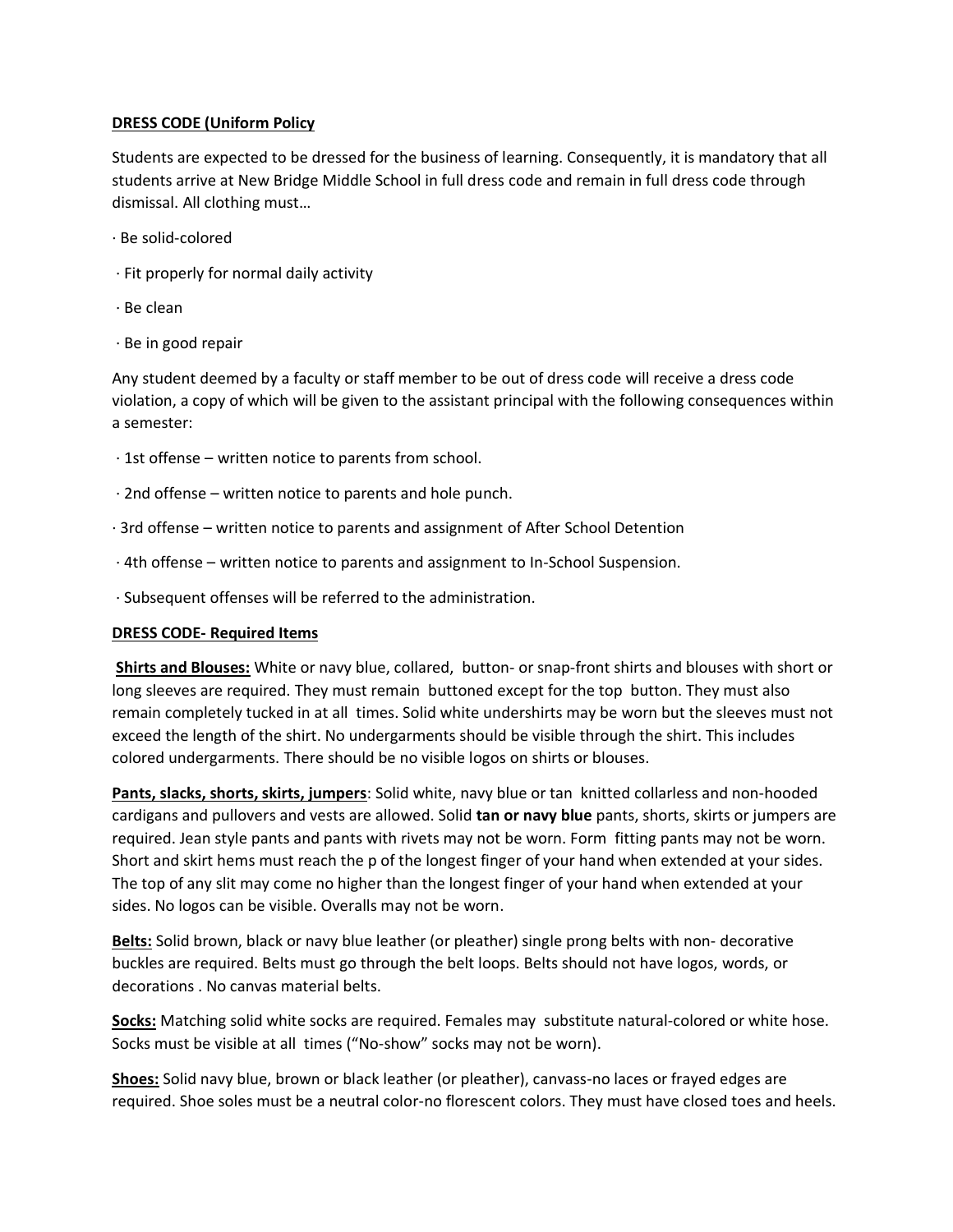They may not enclose the ankle. No skateboard shoes or shoes with heels exceeding two inches are allowed. Shoelaces must remain tied and match the color of the shoe. Tennis shoes must be worn in physical education. Shoes must be worn appropriately (tied/secured to foot and with back of shoe up and behind the heel).

**Other Acceptable Items** :Sweaters, crewneck sweatshirts or sweater/suit vests: Solid white, navy blue or tan knitted collarless and non-hooded cardigans and pullovers and vests are allowed. NO ZIPPERS. Sweaters may not be longer than the students' fingertips. Hands must be visible. Students' collars must be visible at all times. There should be no visible logos.

**Blazers:** Navy blue or tan blazers are allowed.

**Jewelry**: Students may wear one bracelet and one necklace. If the teacher finds any jewelry distracting, the student may be asked to remove it. Note- no facial piercings are allowed, including tongue and/or nose piercings.

**Undershirts**: Students may wear solid white undershirts under their tops provided the undershirt sleeves don't exceed the length of the top's sleeves.

**NBMS Logo clothing**: Students may wear shirts and sweatshirts with the "official" NBMS school logo over their collared shirts. Collars must be visible. There will be opportunities for parents and students to purchase this type of clothing throughout the school year.

## **Additional Restrictions and Clarifications**:

- 1. Outerwear, other than sweaters, may not be worn in the building.
- 2. Headwear including sweatbands, scarves, bandanas sunglasses, etc. will not be worn.

 Hairbands must be black, white or navy blue and no wider than 1". Scrunches must ber blasck, white or navy blue and worn as they are designed to be worn only in the hair.

- 3. Makeup that is not distracting is allowed. No visible permanent or temporary tatoos.
- 4. Blue jeans and denim are not allowed. Leggings, lycra and stretch material are also prohibited.
- 5. No sagging and bagging of clothes are permitted.

6. Hair will be clean and neatly groomed. Hair paints or colored sprays are not permitted. While students may have professionally dyed hair, color choice should remain natural. No feathers or colored extensions. If a parent permits a student to wear a wig or hairpiece, it should look natural and not be distracting. Hair/head carvings/etchings, Mohawks, faux hawks and scalp locks are not permitted. Also no eyebrow carvings are allowed.

 7. A belt must be worn if pants, slacks, shorts, skirts, or jumpers have belt loops. Belt loops should not be removed from clothing.

8. Unfinished/frayed hems on any article of clothing are not allowed.

 9. Clothes that have pastel-colored logos, colored linings, piping, or lace inside the collars are not acceptable.